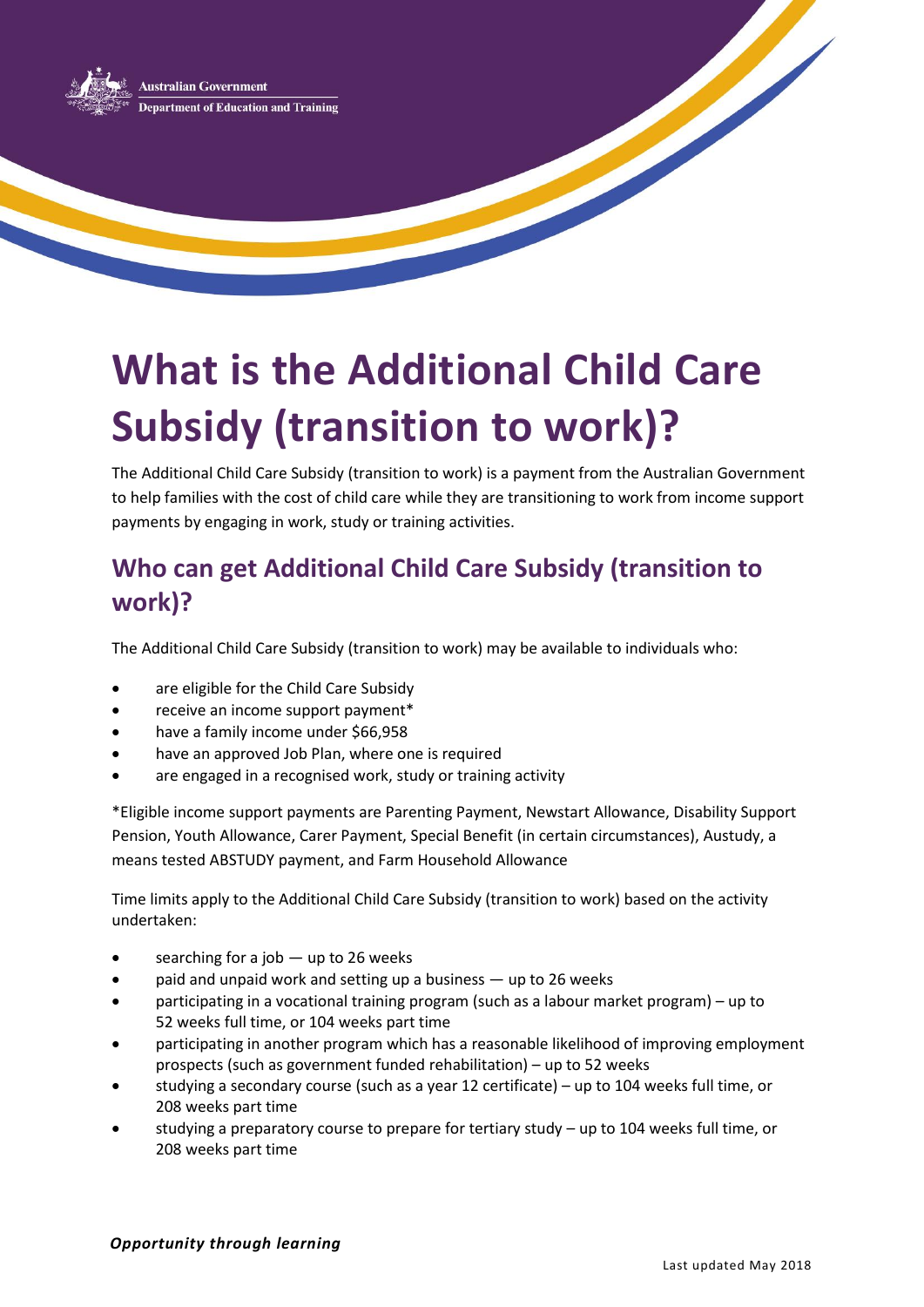- studying a Certificate II to a Graduate Diploma level qualification (level 2 to level 8 of the Australian Qualifications Framework (AQF)):
	- Certificate II to an Advanced Diploma or Associate Degree (level 2 to 6 of the AQF) up to 104 weeks full time, or 208 weeks part time for each level of the AQF
	- Bachelor Degree (level 7 of the AQF) up to 156 weeks full time, or 312 weeks part time
	- Bachelor Honours Degree, Graduate Certificate, Graduate Diploma (level 8 of the AQF) up to 104 weeks full time, or 208 weeks part time.

If the individual already has a qualification, further study at the same or a lower level is restricted to courses that lead to occupations in high demand as listed on the Skills Shortage List Australia at [jobs.gov.au/skill-shortages.](http://www.jobs.gov.au/skill-shortages)

#### **How many hours of child care subsidy will an eligible family receive?**

The number of hours of subsided care a family will be entitled to will depend on their activity test. For more information on the activity test, see the factsheet on Activity Test.

To be eligible for Additional Child Care Subsidy (transition to work) the individual applying will need to meet at least step one of the activity test, which is a minimum of eight hours of activity a fortnight. If the individual has a partner, the activity test result is determined by the person doing the least amount of activity (regardless of who is eligible for Additional Child Care Subsidy (transition to work)).

#### **How will Additional Child Care Subsidy be paid?**

The Additional Child Care Subsidy (transition to work) is paid directly to the child care provider to reduce the cost of child care fees.

Eligible families will receive a subsidy equal to 95 per cent of the actual fee charged by the child care service, up to 95 per cent of the Child Care Subsidy hourly rate cap, whichever is lower.

## **How do families apply?**

Families can apply for the subsidy by accessing their Centrelink online account throug[h myGov](https://my.gov.au/LoginServices/main/login?execution=e1s1) or by visiting a Centrelink office and applying in person.

Centrelink will know if the individual applying for Additional Child Care Subsidy (transition to work) has a Job Plan. If it is the individual's first time applying for the subsidy, they will need to provide evidence of their activity.

## **What if a family's circumstances change?**

Families need to let Centrelink know as soon as possible if their circumstances change. This includes if the individual receiving Additional Child Care Subsidy (transition to work) stops participating in their activity or details of their activity change.